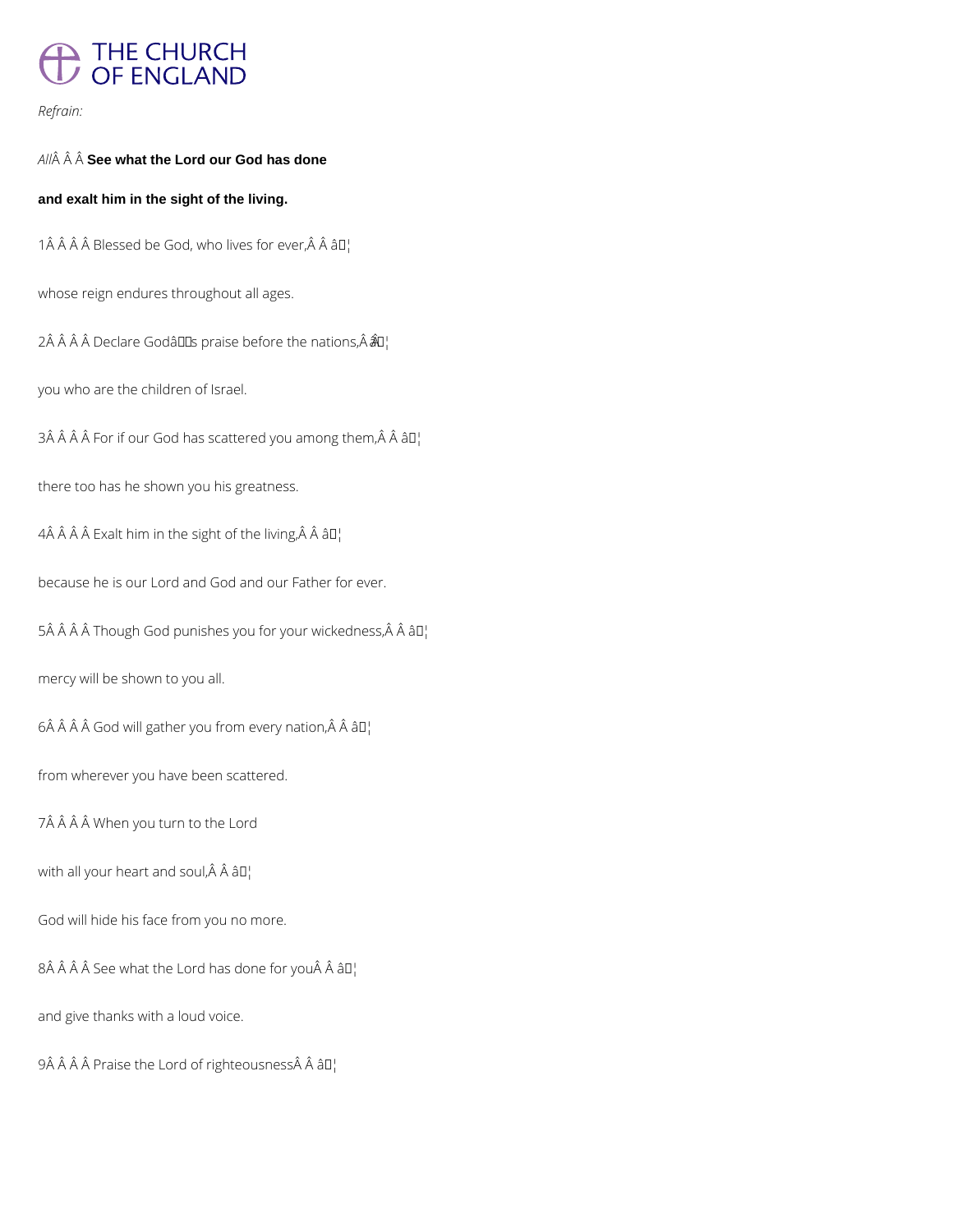and exalt the King of the ages.

Tobit 13.1,3,4-6a

A  $\hat{A}$   $\hat{A}$  G $\hat{A}$ ory to the Father and to the Son

and to the Holy Spirit;

as it was in the beginning is now

and shall be for ever. Amen.

 $A$   $\hat{A}$   $\hat{A}$   $S$  $\hat{B}$  e what the Lord our God has done

and exalt him in the sight of the living.

Â

Common Worship: Daily Prayer, material from which is included here,

is copyrighth  $\hat{\mathbb{A}}$  @Archbishops' 2CO oO u5 naid publish by House Publishing

Copy to clipboard Common Worship - Daily Prayer

Image not found or type unknown

[Join us in Daily Prayer](https://www.churchofengland.org/prayer-and-worship/join-us-in-daily-prayer)

Join us in Daily Prayer

Buy the Book

## Download the Reflections for Daily Prayer